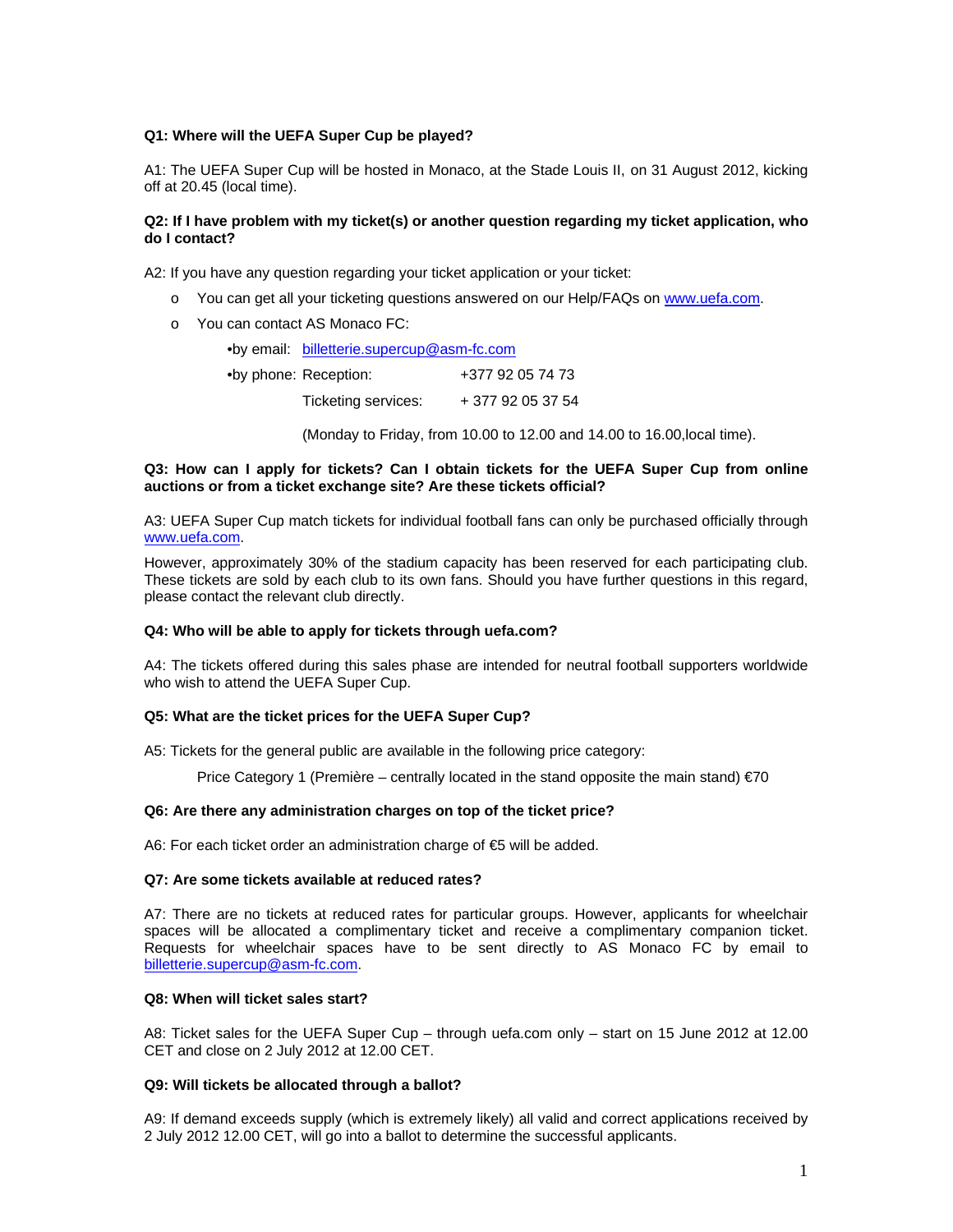## **Q10: Does the time I place my application affect my chances of being successful in the ballot?**

A10: No, it makes no difference whether you register early (on 15 June 2012) or later. Every correctly submitted and accepted ticket application received between 15 June and 2 July 2012 has the same chance of being allocated tickets in the ballot.

## **Q11: Is there a minimum age for children to attend the match? Can my child sit on my lap? Is there any discount for children?**

A11: For security reasons, all spectators need to have a seat allocated to them, which means that all children require a valid ticket to access the stadium.

Please note that, for security reasons, children under the age of 4 will not be authorised to enter the stadium. Furthermore, entry to the stadium will only be authorised upon presentation of a valid ticket for each person, regardless of age.

There are no ticket price discounts for children.

## **Q12: Will all the tickets allocated to me be adjacent seats?**

A12: Tickets that are part of one specific application will, as far as possible, allow the holders to sit together. Persons placing applications separately cannot be provided with adjacent seating.

## **Q13: Is there a possibility to purchase tickets for a larger group (more than 2 people)?**

A13: Group bookings are not possible, as it is our aim to enable as many people as possible to attend the UEFA Super Cup.

## **Q14: Will my name be printed on the tickets?**

A14: The name of the applicant will be printed on the ticket(s) allocated. ID checks could be implemented at the entrance to the stadium.

### **Q15: How do I pay for my UEFA Super Cup tickets?**

A15: Payment can be made by credit card only. The only cards accepted are MasterCard, Visa, JCB and Diners. The card must have an expiry date beyond August 2012. If you are allocated tickets, your credit card will automatically be charged.

### **Q16: When will my credit card be charged?**

A16: If you are allocated tickets, your credit card will be charged between 4 and 5 July 2012. In the event that we are not able to charge your credit card – for example if the amount exceeds your credit limit – your ticket order will be cancelled automatically.

### **Q17: Which currencies can be used for ticket payments?**

A17: All applicants must pay for their tickets in euros  $(\epsilon)$ .

#### **Q18: Is this a secure website?**

A18: Please be assured that your booking will be processed securely through https://ticketing.uefa.com/uefasupercup. Transactions are protected by SSL encryption; all data sent to the server will be protected. Transaction times may vary according to site traffic. Only when submitting the application, will data be transferred through https.

#### **Q19: Do I need a special program to apply for tickets via https://ticketing.uefa.com/uefasupercup?**

A19: You need to use Internet Explorer 5 or Netscape 7 or more recent versions to allow you to apply for tickets online.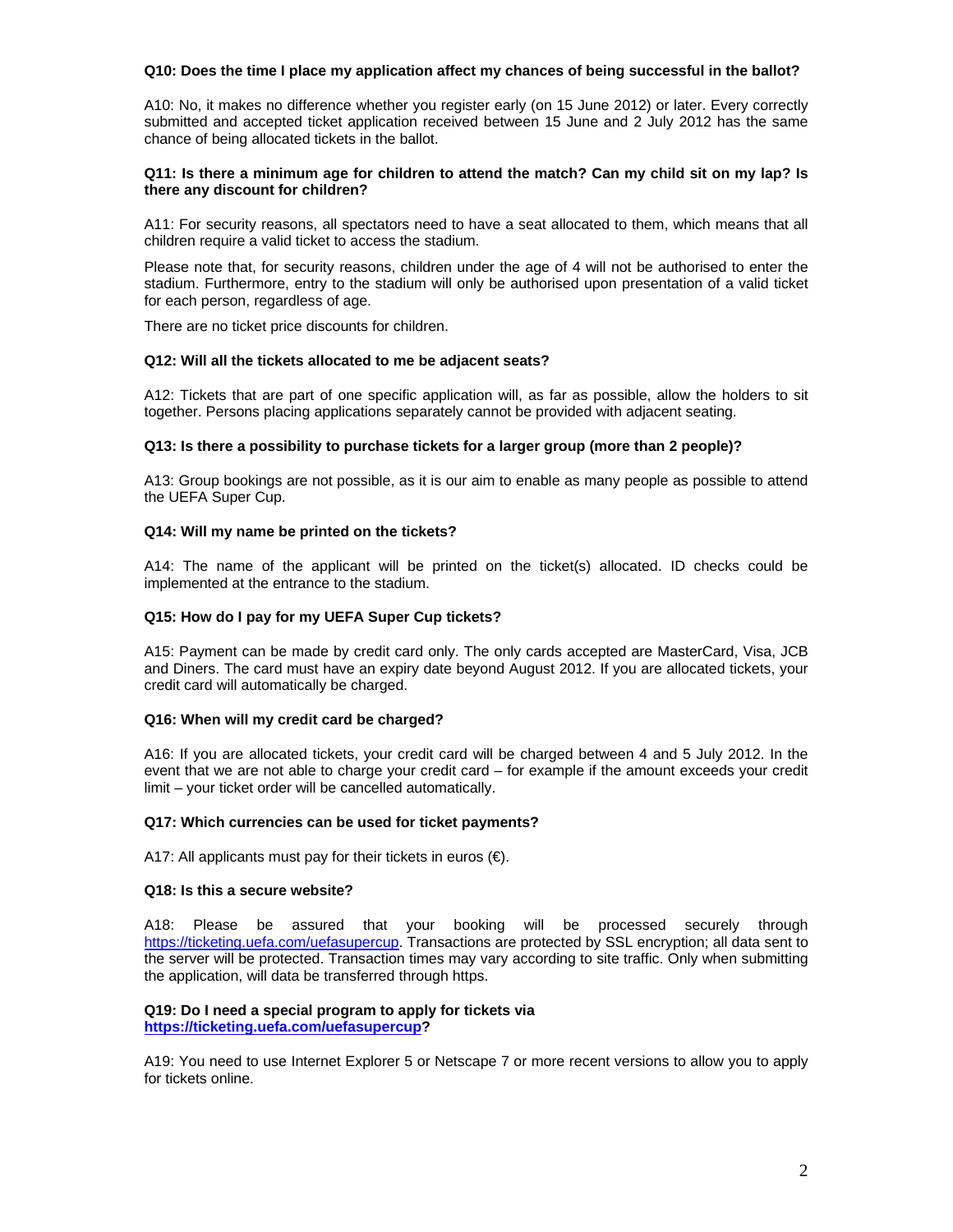### **Q20: Is my browser version compatible with the UEFA Super Cup ticket portal? Do JavaScript and cookies have to be activated in the browser?**

A20: Care was taken when designing the pages to ensure that only standard functions are used that display correctly in the various browsers in use. In exceptional cases there may be problems displaying a web page, but this will merely affect the visual appearance of the page and not the use of the functions.

You are recommended to activate JavaScript in order to use the full functionality of the website. A corresponding message will be displayed on specific pages.

Furthermore, cookies have to be enabled. Should you be concerned about privacy, you have the possibility to override automatic cookie handling for all websites by having your browser prompt you before accepting cookies. These modifications can be made in the browser's security settings.

## **Q21: What should I do if I forget my password?**

A21: If you forget your password, use the "Forgot Password?" link in the login window. The email address you provided will be used to send you a new password to access your personal application.

After logging in with the new password, you will have the possibility to change it by clicking on "My Account" and on "Save Details".

If you do not receive your password by email, please check the settings of your email account and make sure that you can receive emails sent by **billetterie.supercup@asm-fc.com** as it could be that your email provider has classified our emails to you as spam. Should you use an integrated email application program such as Outlook, it could automatically send emails from us to the junk email folder.

### **Q22: I cannot log into my personal application although I have entered the login data correctly. What should I do?**

A22: Should you encounter difficulties to log in, please consider the following possible reasons:

- Your password is case sensitive. Please respect the writing of capital and small letters.

- You are recommended to activate JavaScript as otherwise the site's full functionality will not be available.

- Cookies have to be enabled. Should you be concerned about privacy, you have the possibility to override automatic cookie handling for all websites by having your browser prompt you before accepting cookies. These modifications can be made in the browser's security settings.

- If you forget your password, use the "Forgot Password?" link in the log-in window. The email address you provided will be used to send you a new password.

- After entering your email address and your password, you must click on the "Login" button to access your personal application. Please note that you cannot log in if you press the enter key on your keyboard instead of the "Login" button.

### **Q23: What if I entered the wrong details by mistake?**

A23: To modify your application, you need to access your personal application and change the wrong details before the deadline of 2 July 2012, 12.00CET.

#### **Q24: Why is a national ID or passport number required?**

A24: A national ID or passport number is required to ensure clear identification and to establish an unambiguous link to the personal data of the ticket holder.

#### **Q25: Do I receive confirmation of my ticket application?**

A25: Immediately after ordering your tickets, you will receive an email confirming we have received your application and giving you your customer reference number. If you have not not received this email, please verify your spam/junk mailbox.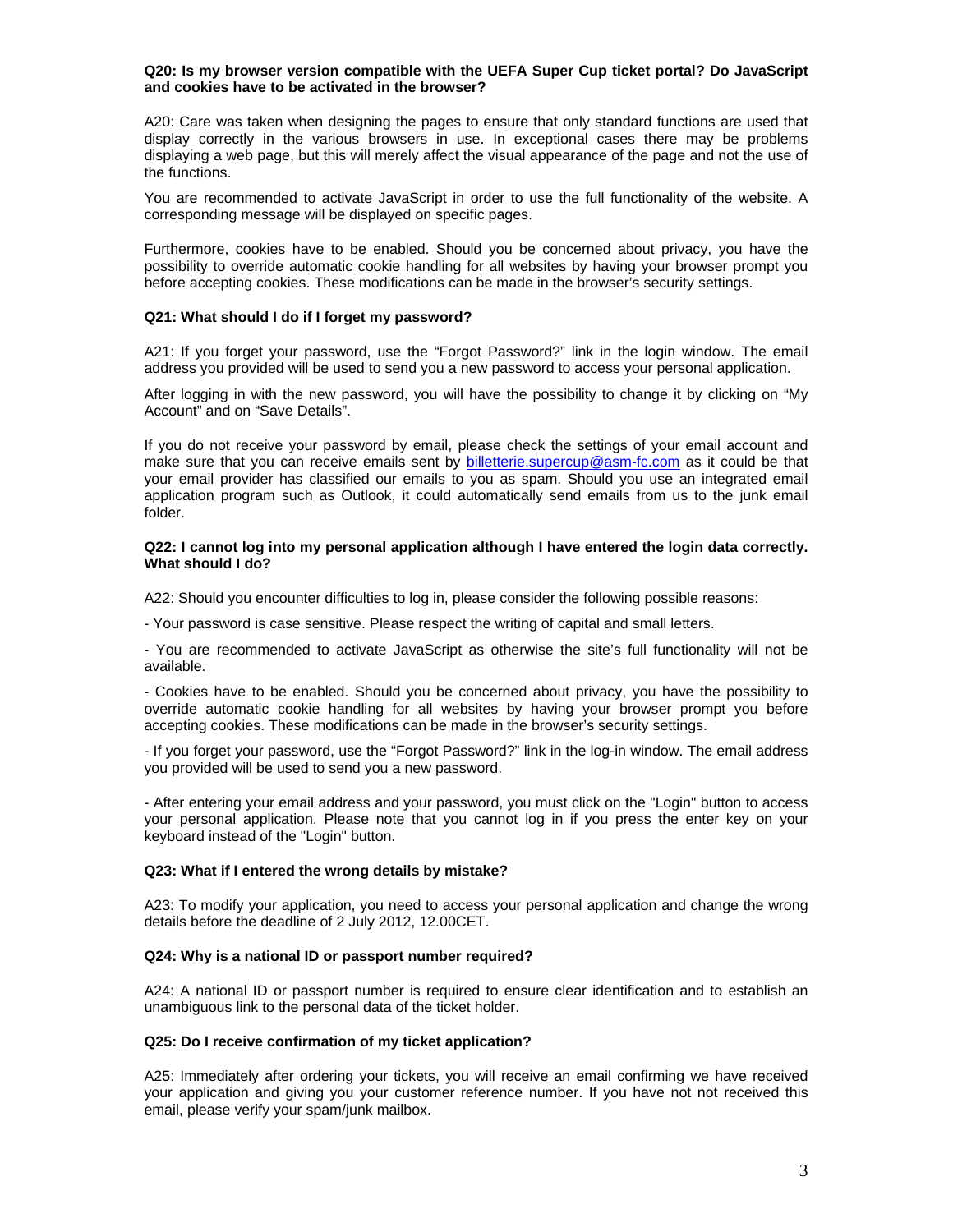## **Q26: Can I cancel my ticket application?**

A26: Yes, during the application period you can access your personal application and cancel it. However, once the application period has expired, after 2 July 2012, 12.00 CET, it will no longer be possible to cancel your application. Your credit card will be charged immediately if your name is drawn in the ballot and cancellations are not accepted after 2 July 2012, 12.00 CET.

## **Q27: How will I know if my ticket application has been successful?**

A27: After the ballot and payment collection have taken place, all ticket applicants, successful or not, will receive an email notification by 6 July 2012.

If you do not receive any confirmation e-mail, please check the settings of your e-mail account and make sure that you can receive e-mails sent by **billetterie**.supercup@asm-fc.com as it may be possible that your e-mail provider has classified our e-mails to you as spam. Should you use an integrated e-mail application program in your computer such as Outlook, please note that this program may have automatically sent our incoming e-mails to the Junk e-mail folder. This could be a reason why sometimes our e-mails are not received directly in your inbox. Please check also if the e-mail address you provided is correct. If you still can't find the e-mail, please log into your personal application as of 6 July with your e-mail address and your password in order to check the status of your Application.

### **Q28: If I am allocated tickets in the ballot, can I still cancel them?**

A28: After the application phase has closed, you can no longer cancel your application. If you are allocated tickets in the ballot, your credit card will automatically be charged.

## **Q29: How many ticket(s) can I apply for?**

A29: Each applicant may apply for a maximum of 2 tickets.

### **Q30: Can I apply for tickets in a different price category than Category 1?**

A30: Applications can only be made for Category 1 tickets. No other ticket category is offered for sale. However, applicants can indicate during the application process that they would accept tickets in a lower price category in case Category 1 tickets are no longer available, by ticking the appropriate box.

## **Q31: When will the ticket(s) be sent?**

A31: Tickets for the UEFA Super Cup will not be dispatched by courier but distributed at the stadium ticket collection point located at the main entrance to the stadium, entrance A. Tickets can be collected on 30 August from 10.00 to 18.00 and on 31 August from 10.00 to 18.00. The applicant must present a copy of the confirmation email and also a valid ID document.

#### **Q32: If I damage or lose my ticket(s) or do not receive it in time, what can I do?**

A32: Duplicate tickets will not be issued for any reason whatsoever. In any event, the host and/or UEFA cannot be held liable for any ticket loss or damage.

#### **Q33: What rules apply when applying for tickets for the UEFA Super Cup?**

A33: When applying for tickets for the UEFA Super Cup, you are bound by the UEFA Super Cup 2012 Ticketing Terms and Conditions as laid down by UEFA and AS Monaco FC (the host). Please read them carefully before applying for tickets.

#### **Q34: Am I allowed to give or sell my tickets to someone else?**

A34: The tickets are non-transferable in accordance with the Terms and Conditions, neither the applicant nor the guest may sell, offer for sale, auction, resell or otherwise transfer the tickets.